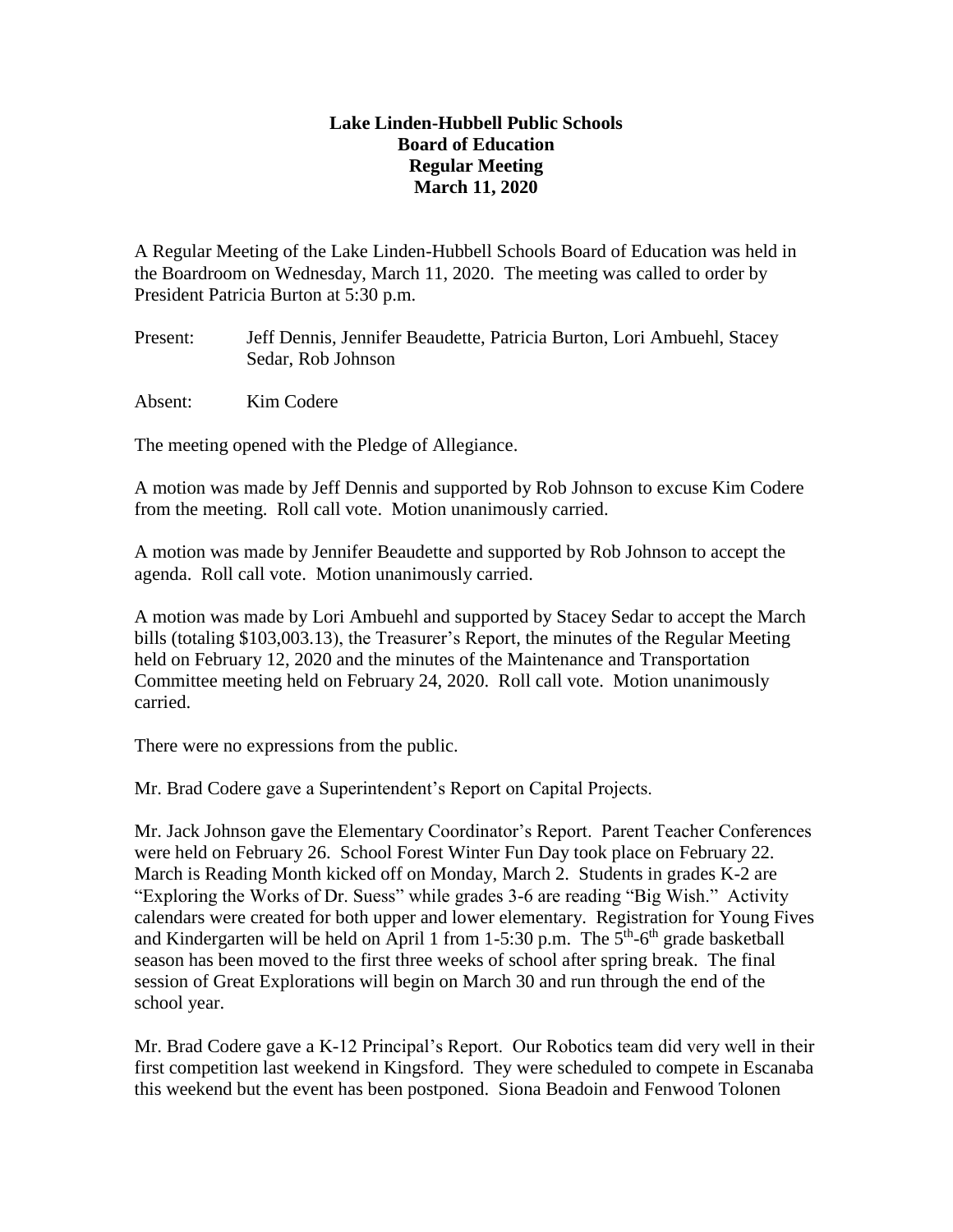have qualified to attend the state level Michigan History Day competition in April. Samuel Nieuwenhuis qualified for the National Geographic State GeoBee to take place on March 27. The Band students who qualified for the State Solo and Ensemble will travel to NMU this weekend. Both the High School and Middle School Bands received an overall "1" rating qualifying them for the State Band Festival to be held in April. This year's co-Valedictorians are Alyssa Burton, Mya Ghazale and May Amelia Shapton. The co-Salutatorians are Natalie Erkkila and Alex Mahrley. A summer reading grant from the State of Michigan will provide \$1,600 to be used for Third Grade students who don't receive at least a score of "proficient' on the ELA portion of the M-STEP and for students in grades K-2 who are not reading at grade level.

Mr. Jack Kumpula gave an Athletic Director's Report.

The Maintenance Report was reviewed.

Siona Beaudoin provided the Board with an overview of the project that qualified her to participate in the National Junior Science and Humanities Symposium in Norfolk, Virginia.

Melissa Corrigan gave a presentation on the Elementary and High School MTSS programs.

Rob Johnson gave a report on the Board of Education Maintenance and Transportation Committee meeting that was held on February 24, 2020.

A motion was made by Jennifer Beaudette and supported by Stacey Sedar to recognize student athletes for honors earned. Roll call vote. Motion unanimously carried.

A motion was made by Jennifer Beaudette and supported by Rob Johnson to recognize Fenwood Tolonen and Siona Beaudoin for advancing to the Michigan History Day state level competition to be held in Mt. Pleasant, Michigan, on April 25, 2020. Roll call vote. Motion unanimously carried.

A motion was made by Lori Ambuehl and supported by Stacey Sedar to recognize Siona Beaudoin for qualifying for the National Junior Science and Humanities Symposium in Norfolk, Virginia, to be held April 15-18, 2020. Roll call vote. Motion unanimously carried.

A motion was made by Rob Johnson and supported by Jennifer Beaudette to recognize Samuel Nieuwenhuis for advancing to the State Geography Bee to be held on March 27, 2020. Roll call vote. Motion unanimously carried.

A motion was made by Jeff Dennis and supported by Jennifer Beaudette to borrow the sum of Three Hundred and Seventy-Five Thousand Dollars (\$375,000.00) to pay for current operating expenses for the fiscal year 2019-2020. Roll call vote. Motion unanimously carried.